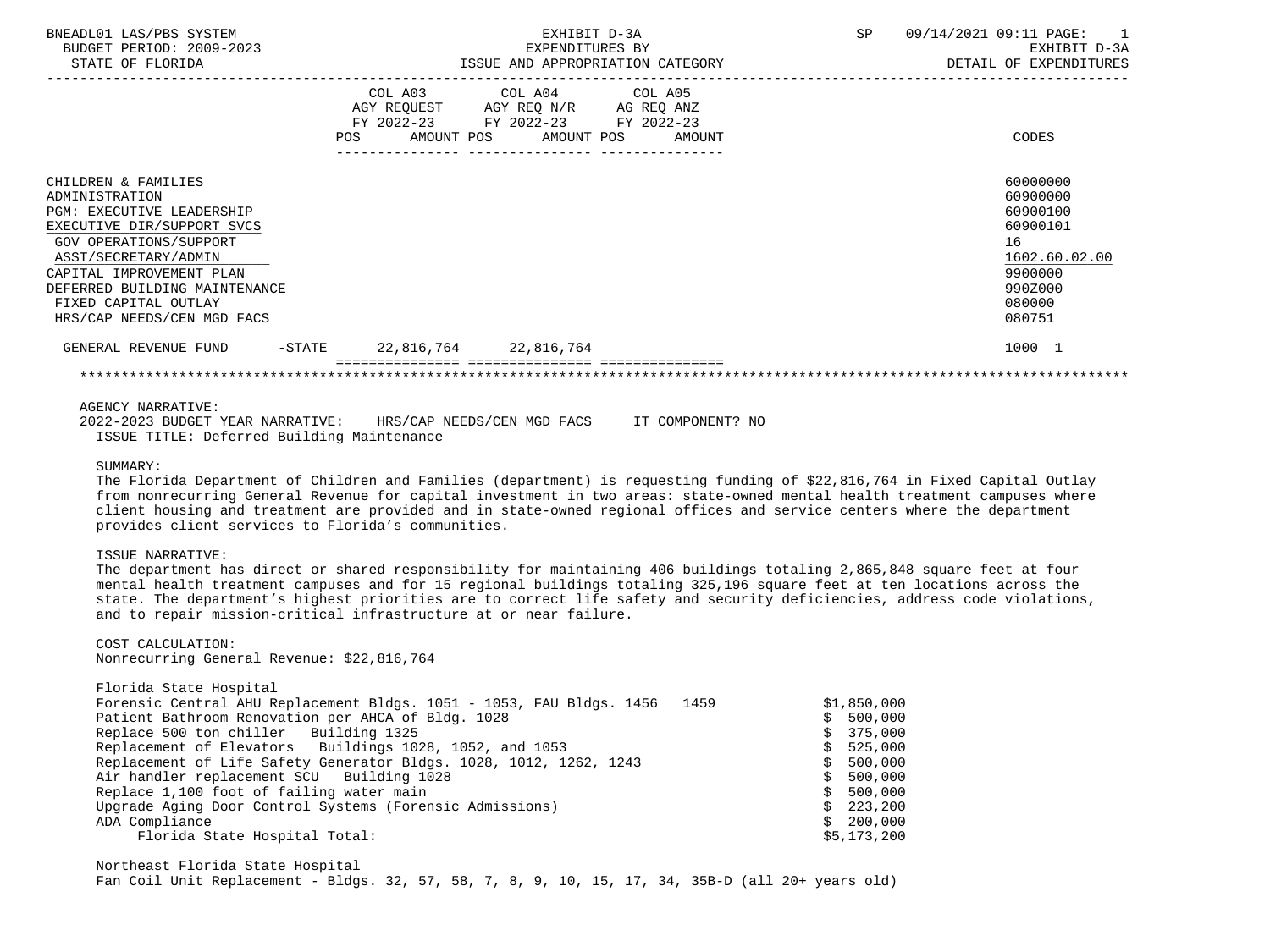BUDGET PERIOD: 2009-2023 EXPENDITURES BY EXHIBIT D-3A

|                                                                                                                                                                                                                                                                                                                                                                                                                                                                                                                                                                                                                                                                                                                                                                                                                 | FY 2022-23 FY 2022-23 FY 2022-23 |        |                                  |                                                                                                                                                                      |                                                    |
|-----------------------------------------------------------------------------------------------------------------------------------------------------------------------------------------------------------------------------------------------------------------------------------------------------------------------------------------------------------------------------------------------------------------------------------------------------------------------------------------------------------------------------------------------------------------------------------------------------------------------------------------------------------------------------------------------------------------------------------------------------------------------------------------------------------------|----------------------------------|--------|----------------------------------|----------------------------------------------------------------------------------------------------------------------------------------------------------------------|----------------------------------------------------|
|                                                                                                                                                                                                                                                                                                                                                                                                                                                                                                                                                                                                                                                                                                                                                                                                                 | POS AMOUNT POS AMOUNT POS        | AMOUNT |                                  |                                                                                                                                                                      | CODES                                              |
| CHILDREN & FAMILIES<br>ADMINISTRATION<br>PGM: EXECUTIVE LEADERSHIP<br>EXECUTIVE DIR/SUPPORT SVCS<br>GOV OPERATIONS/SUPPORT                                                                                                                                                                                                                                                                                                                                                                                                                                                                                                                                                                                                                                                                                      |                                  |        |                                  |                                                                                                                                                                      | 60000000<br>60900000<br>60900100<br>60900101<br>16 |
| ASST/SECRETARY/ADMIN<br>CAPITAL IMPROVEMENT PLAN<br>DEFERRED BUILDING MAINTENANCE                                                                                                                                                                                                                                                                                                                                                                                                                                                                                                                                                                                                                                                                                                                               |                                  |        |                                  |                                                                                                                                                                      | 1602.60.02.00<br>9900000<br>990Z000                |
| & Kitchen Air Handler Replacement<br>Roof Replacement Bldgs. 31, 33, 46, 38 & 19 - flat roofs<br>Chiller Replacement Bldgs. 1, 32, 57, 58, 11, 12, 13<br>Kitchen infrastructure and equipment replacement<br>Roof Replacement Bldgs. 3, 4, 5, 6, 7, 8, 10, 20<br>Fan Coil Units Replacement Bldgs. 57 & 58<br>Correct Licensure and Life Safety Deficiencies Bldgs. 4, 6, 7, 8, 9, 10, 12, 13 & 14<br>Correction of Licensure and Life Safety Deficiencies in Bldgs. 15, 17, 57 & 58<br>Asbestos Remediation<br>Renovate Renaissance Homes for Fire/ADA compliance Bldgs. 1 7<br>Emergency Alarm System Notification - Campus wide<br>Northeast Florida State Hospital Total:                                                                                                                                   |                                  |        |                                  | \$975,000<br>\$2,500,000<br>\$2,425,000<br>\$525,000<br>\$3,600,000<br>\$990,200<br>\$1,154,369<br>\$599,369<br>\$1,500,000<br>\$218,883<br>\$80,000<br>\$14,567,821 |                                                    |
| North Florida Evaluation and Treatment Center<br>Replace GEM-80 Door & Intercom Controls in Resident Bldgs. 7 & 13<br>Correct Life Safety Deficiencies - Mechanical - Renovate Fire Alarm System<br>Roof Renovation CONT - Pecident Bldgs - Contract Controller Pire Alarm System<br>Roof Renovation CONT. - Resident Bldgs. 8, 9, 11, 12, 13, 14, 2, 3, 16 & 20<br>$(20+ years old)$<br>HVAC Replacement CONTINUATION - Resident Bldgs. 3 & 15 (30+ years old)<br>Elevator Upgrade<br>Install Anti-Ligature Door Knobs on Non-resident room doors<br>North Florida Evaluation and Treatment Center Total:                                                                                                                                                                                                      |                                  |        |                                  | \$100,000<br>\$1,000,000<br>\$356,500<br>\$50,000<br>\$140,000<br>\$86,450<br>\$1,732,950                                                                            |                                                    |
| DCF Regions and Circuits<br>NW Region Crawfordville Rd. Warehouse - Mold Remediation<br>NW Region Marianna Service Center - Replace Roofing with Flashing<br>NE Region Roberts Bldg. - Replacement of 6 AHU, Replace 7 Chilled Water 3-Way Valves<br>Replacement of Cooling Tower Field, New Chiller<br>NE Region Roberts Bldg. - Replacement of AC Unit 6 & 8<br>NR Region Roberts Bldg. - Replacement Cooling Tower Field<br>NE Region Roberts Bldg. - Replace 7 Hot Water 3-Way Valves & Electric Controllers<br>NE Region ESS Cluster - HVAC Replacement<br>NE Region ESS Cluster - Rotted Wood Replacement<br>Suncoast Region Generator Upgrade<br>Southern Region Quail Roost - Reroof Buildings #1, #2 & #3<br>Southern Region Ouail Roost - HVAC Replacement Bldg. 1<br>DCF Regions and Circuits Total: |                                  |        | Ŝ.<br>\$<br>\$<br>\$<br>\$<br>Ŝ. | 20,000<br>80,000<br>\$678,000<br>27,000<br>28,000<br>30,000<br>58,000<br>13,000<br>292,793<br>66,000<br>50,000<br>\$1,342,793                                        |                                                    |
|                                                                                                                                                                                                                                                                                                                                                                                                                                                                                                                                                                                                                                                                                                                                                                                                                 | Grand Total:                     |        |                                  | \$22,816,764                                                                                                                                                         |                                                    |

ISSUE AND APPROPRIATION CATEGORY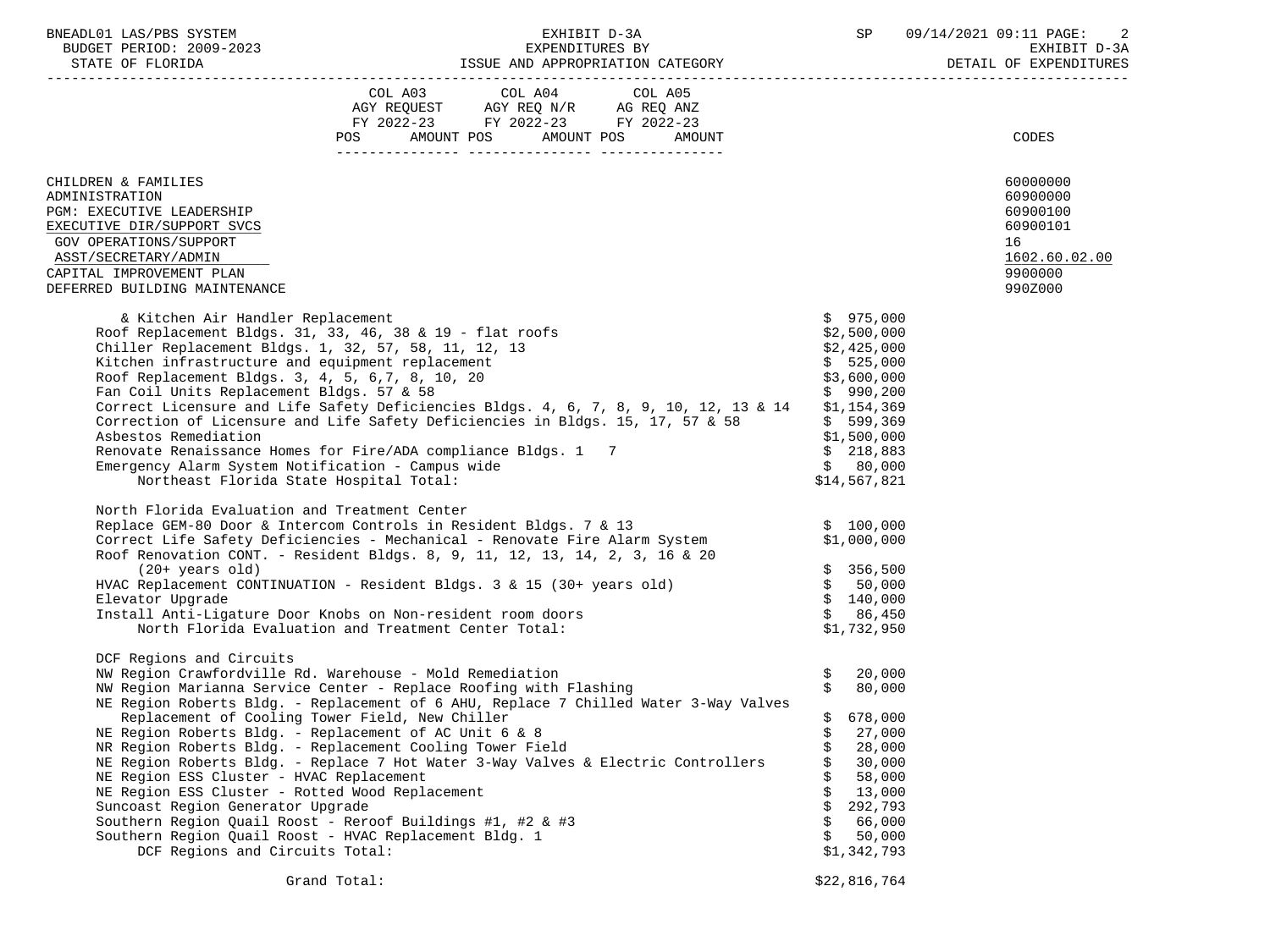| BNEADL01 LAS/PBS SYSTEM<br>BUDGET PERIOD: 2009-2023<br>STATE OF FLORIDA | EXHIBIT D-3A<br>EXPENDITURES BY<br>ISSUE AND APPROPRIATION CATEGORY                                                                               | <b>SP</b><br>09/14/2021 09:11 PAGE:<br>$\overline{\phantom{a}}$ 3<br>EXHIBIT D-3A<br>DETAIL OF EXPENDITURES |
|-------------------------------------------------------------------------|---------------------------------------------------------------------------------------------------------------------------------------------------|-------------------------------------------------------------------------------------------------------------|
|                                                                         | COL A03 COL A04 COL A05<br>AGY REOUEST AGY REO N/R<br>AG REQ ANZ<br>FY 2022-23 FY 2022-23 FY 2022-23<br>AMOUNT POS<br>AMOUNT POS<br>POS<br>AMOUNT | CODES                                                                                                       |
| CHILDREN & FAMILIES<br>ADMINISTRATION                                   |                                                                                                                                                   | 60000000<br>60900000                                                                                        |
| <b>PGM: EXECUTIVE LEADERSHIP</b>                                        |                                                                                                                                                   | 60900100                                                                                                    |
| EXECUTIVE DIR/SUPPORT SVCS                                              |                                                                                                                                                   | 60900101                                                                                                    |
| GOV OPERATIONS/SUPPORT                                                  |                                                                                                                                                   | 16                                                                                                          |
| ASST/SECRETARY/ADMIN                                                    |                                                                                                                                                   | 1602.60.02.00                                                                                               |
| CAPITAL IMPROVEMENT PLAN                                                |                                                                                                                                                   | 9900000                                                                                                     |
| DEFERRED BUILDING MAINTENANCE                                           |                                                                                                                                                   | 990Z000                                                                                                     |

IMPACT OF NOT FUNDING ISSUE:

 Failure to fund this initiative increases the risk of harm to residents and staff occupying these buildings and increases the risk of Fire Marshal and AHCA violations that could result in closure of licensed beds.

LINKAGE TO GOVERNOR'S PRIORITIES:

 Health Care - Focus resources on continuing to combat the opioid crisis and substance abuse in general and addressing mental health.

FLORIDA STRATEGIC PLAN FOR ECONOMIC DEVELOPMENT:

5.2 Improve the efficiency and effectiveness of government agencies at all levels.

\*\*\*\*\*\*\*\*\*\*\*\*\*\*\*\*\*\*\*\*\*\*\*\*\*\*\*\*\*\*\*\*\*\*\*\*\*\*\*\*\*\*\*\*\*\*\*\*\*\*\*\*\*\*\*\*\*\*\*\*\*\*\*\*\*\*\*\*\*\*\*\*\*\*\*\*\*\*\*\*\*\*\*\*\*\*\*\*\*\*\*\*\*\*\*\*\*\*\*\*\*\*\*\*\*\*\*\*\*\*\*\*\*\*\*\*\*\*\*\*\*\*\*\*\*\*\*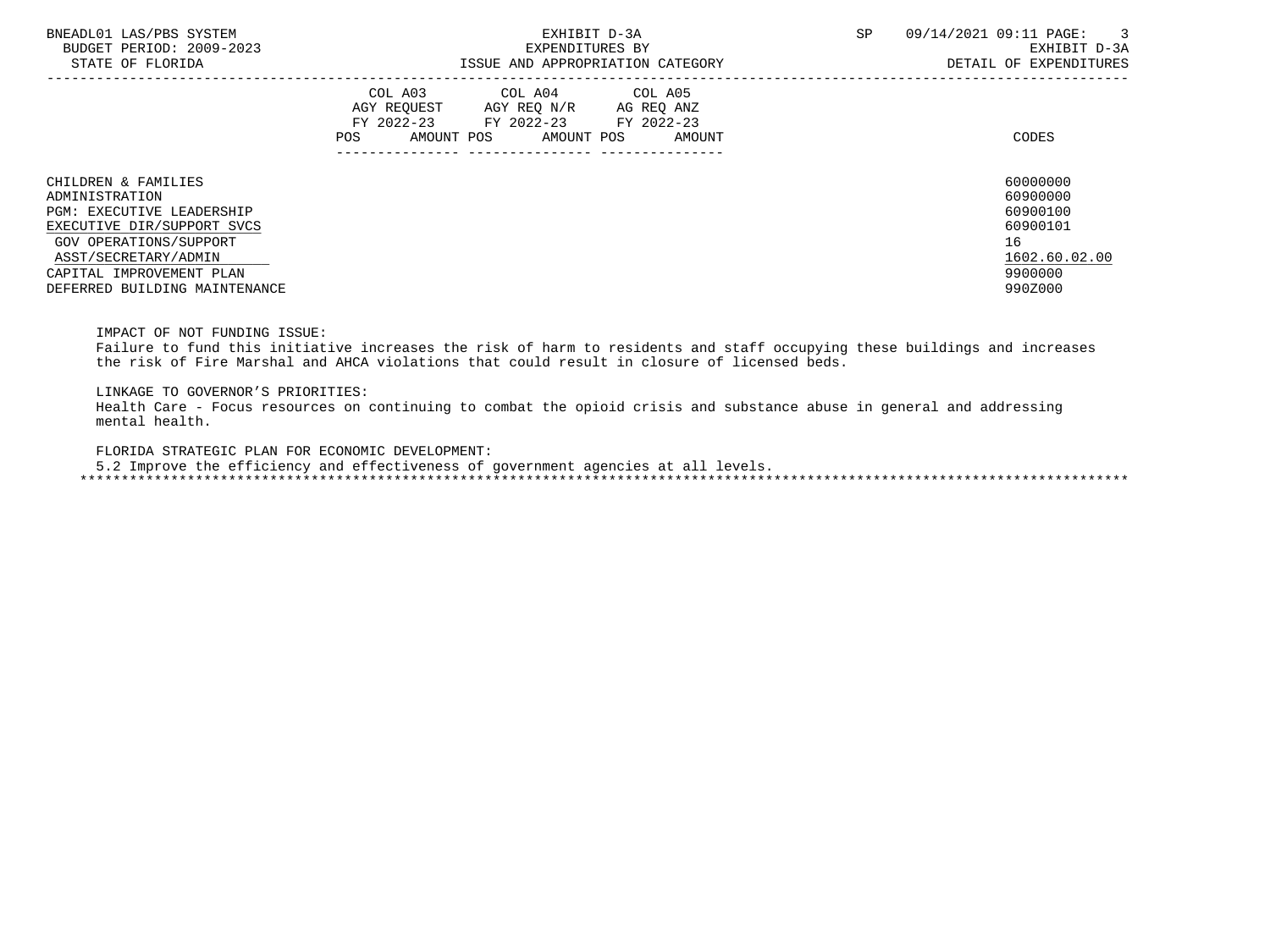| BNEADL01 LAS/PBS SYSTEM<br>BUDGET PERIOD: 2009-2023<br>STATE OF FLORIDA                                                                                                                                                                                               | EXHIBIT D-3A<br>EXPENDITURES BY<br>ISSUE AND APPROPRIATION CATEGORY |                                                                                                                                                        |  |  | <b>SP</b> | 09/14/2021 09:10 PAGE:<br>$\overline{1}$<br>EXHIBIT D-3A<br>DETAIL OF EXPENDITURES                            |
|-----------------------------------------------------------------------------------------------------------------------------------------------------------------------------------------------------------------------------------------------------------------------|---------------------------------------------------------------------|--------------------------------------------------------------------------------------------------------------------------------------------------------|--|--|-----------|---------------------------------------------------------------------------------------------------------------|
|                                                                                                                                                                                                                                                                       |                                                                     | COL A03 COL A04 COL A05<br>AGY REQUEST AGY REQ N/R AG REQ ANZ<br>FY 2022-23 FY 2022-23 FY 2022-23<br>POS AMOUNT POS AMOUNT POS AMOUNT<br>------------- |  |  |           | CODES                                                                                                         |
| CHILDREN & FAMILIES<br>ADMINISTRATION<br><b>PGM: EXECUTIVE LEADERSHIP</b><br>EXECUTIVE DIR/SUPPORT SVCS<br>GOV OPERATIONS/SUPPORT<br>ASST/SECRETARY/ADMIN<br>CAPITAL IMPROVEMENT PLAN<br>MAINTENANCE AND REPAIR<br>FIXED CAPITAL OUTLAY<br>HRS/CAP NEEDS/CEN MGD FACS |                                                                     |                                                                                                                                                        |  |  |           | 60000000<br>60900000<br>60900100<br>60900101<br>16<br>1602.60.02.00<br>9900000<br>990M000<br>080000<br>080751 |
| GENERAL REVENUE FUND                                                                                                                                                                                                                                                  |                                                                     | -STATE 7,175,600 7,175,600                                                                                                                             |  |  |           | 1000 1                                                                                                        |
|                                                                                                                                                                                                                                                                       |                                                                     |                                                                                                                                                        |  |  |           |                                                                                                               |

# AGENCY NARRATIVE:

|  | 2022-2023 BUDGET YEAR NARRATIVE:    |  | HRS/CAP NEEDS/CEN MGD FACS |  | IT COMPONENT? NO |  |
|--|-------------------------------------|--|----------------------------|--|------------------|--|
|  | ISSUE TITLE: Maintenance and Repair |  |                            |  |                  |  |

### SUMMARY:

 The Florida Department of Children and Families (department) is requesting nonrecurring funding of \$7,175,600 in Fixed Capital Outlay from the General Revenue Fund for capital investment in two areas: state-owned mental health treatment campuses where client housing and treatment are provided, and in state-owned regional offices and service centers where the department provides client services to Florida's communities.

### ISSUE NARRATIVE:

 The department has direct or shared responsibility for maintaining 406 buildings totaling 2,865,848 square feet at four mental health treatment campuses and for 15 regional buildings totaling 325,196 square feet at ten locations across the state. The department's highest priorities are to correct life safety and security deficiencies, address code violations, and to repair mission-critical infrastructure at or near failure.

 COST CALCULATION: Nonrecurring General Revenue: \$7,175,600

| Florida State Hospital-<br>Control Systems Upgrade to Alternate Power Source<br>Inspection and Painting of Elevated East Water Tank<br>Upgrade existing switch gear and Substation transformer for feed from City of Chattahoochee<br>Replace Underground electrical circuits campus wide | 300,000<br>150,000<br>500,000<br>500,000 |
|-------------------------------------------------------------------------------------------------------------------------------------------------------------------------------------------------------------------------------------------------------------------------------------------|------------------------------------------|
| Replace damaged fencing at WWTP<br>Florida State Hospital Total:                                                                                                                                                                                                                          | 100,000<br>\$1,550,000                   |
|                                                                                                                                                                                                                                                                                           |                                          |
| Northeast Florida State Hospital-                                                                                                                                                                                                                                                         |                                          |
| Replace Laundry equipment and infrastructure (boilers, water tank, gas line, etc.)                                                                                                                                                                                                        | \$2.270.000                              |
| Reroof Renaissance Homes                                                                                                                                                                                                                                                                  | \$380.600                                |
| Window Replacement Bldgs. 32, 36a through 36d, 57, 58, 4, 6, 7, 8, 9, 10, 15 & 17                                                                                                                                                                                                         | \$2,000,000                              |
| Window Replacement Bldgs. 34, 35a through 35d                                                                                                                                                                                                                                             | \$550.000                                |
| Northeast Florida State Hospital Total:                                                                                                                                                                                                                                                   | \$5,200,600                              |